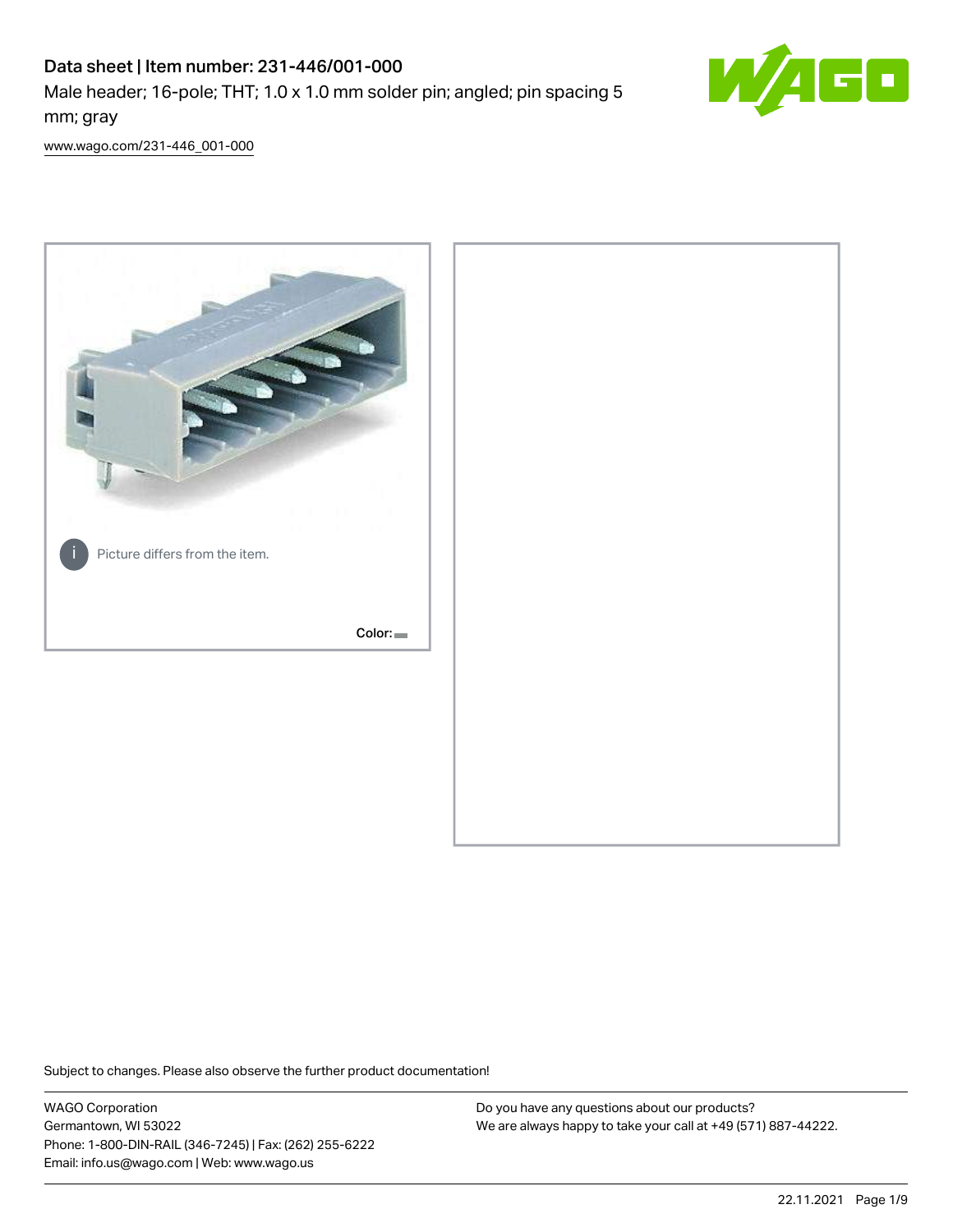



```
L = (pole no. -1) x pin spacing +8.2 mm
```
 $L_1 = L + 5$  mm

```
L_2 = L_1 + 7.4 mm
```
#### Item description

- Horizontal or vertical PCB mounting via straight or angled solder pins  $\blacksquare$
- $\blacksquare$ Pin cross-section: 1 x 1 mm
- $\blacksquare$ With coding fingers

Subject to changes. Please also observe the further product documentation! Data

WAGO Corporation Germantown, WI 53022 Phone: 1-800-DIN-RAIL (346-7245) | Fax: (262) 255-6222 Email: info.us@wago.com | Web: www.wago.us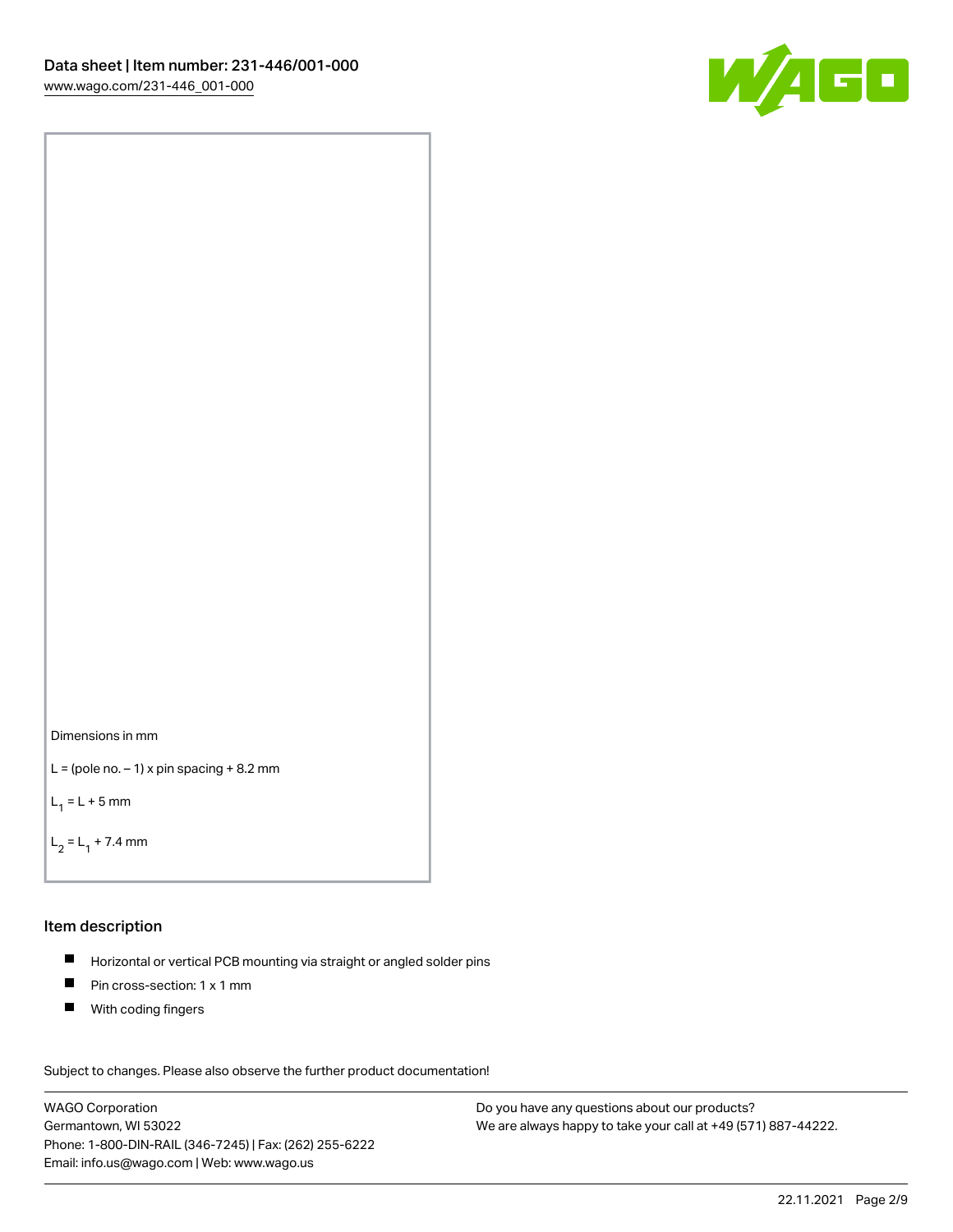

## Data Notes

| Safety information 1 | The <i>MCS – MULTI CONNECTION SYSTEM</i> includes connectors<br>without breaking capacity in accordance with DIN EN 61984. When<br>used as intended, these connectors must not be connected<br>/disconnected when live or under load. The circuit design should<br>ensure header pins, which can be touched, are not live when<br>unmated. |
|----------------------|--------------------------------------------------------------------------------------------------------------------------------------------------------------------------------------------------------------------------------------------------------------------------------------------------------------------------------------------|
| Variants:            | Other pole numbers<br>3.8 mm pin projection for male headers with straight solder pins<br>Gold-plated or partially gold-plated contact surfaces<br>Other versions (or variants) can be requested from WAGO Sales or<br>configured at https://configurator.wago.com/                                                                        |

## Electrical data

## IEC Approvals

| Ratings per                 | IEC/EN 60664-1                                                        |
|-----------------------------|-----------------------------------------------------------------------|
| Rated voltage (III / 3)     | 320 V                                                                 |
| Rated surge voltage (III/3) | 4 <sub>k</sub> V                                                      |
| Rated voltage (III/2)       | 320 V                                                                 |
| Rated surge voltage (III/2) | 4 <sub>kV</sub>                                                       |
| Nominal voltage (II/2)      | 630 V                                                                 |
| Rated surge voltage (II/2)  | 4 <sub>k</sub> V                                                      |
| Rated current               | 12A                                                                   |
| Legend (ratings)            | $(III / 2)$ $\triangle$ Overvoltage category III / Pollution degree 2 |

## UL Approvals

| Approvals per                  | UL 1059 |
|--------------------------------|---------|
| Rated voltage UL (Use Group B) | 300 V   |
| Rated current UL (Use Group B) | 10 A    |
| Rated voltage UL (Use Group D) | 300 V   |
| Rated current UL (Use Group D) | 10 A    |

## Ratings per UL

| Rated voltage UL 1977 | 600 V |
|-----------------------|-------|
| Rated current UL 1977 | 10 A  |

| <b>WAGO Corporation</b>                                | Do you have any questions about our products?                 |
|--------------------------------------------------------|---------------------------------------------------------------|
| Germantown, WI 53022                                   | We are always happy to take your call at +49 (571) 887-44222. |
| Phone: 1-800-DIN-RAIL (346-7245)   Fax: (262) 255-6222 |                                                               |
| Email: info.us@wago.com   Web: www.wago.us             |                                                               |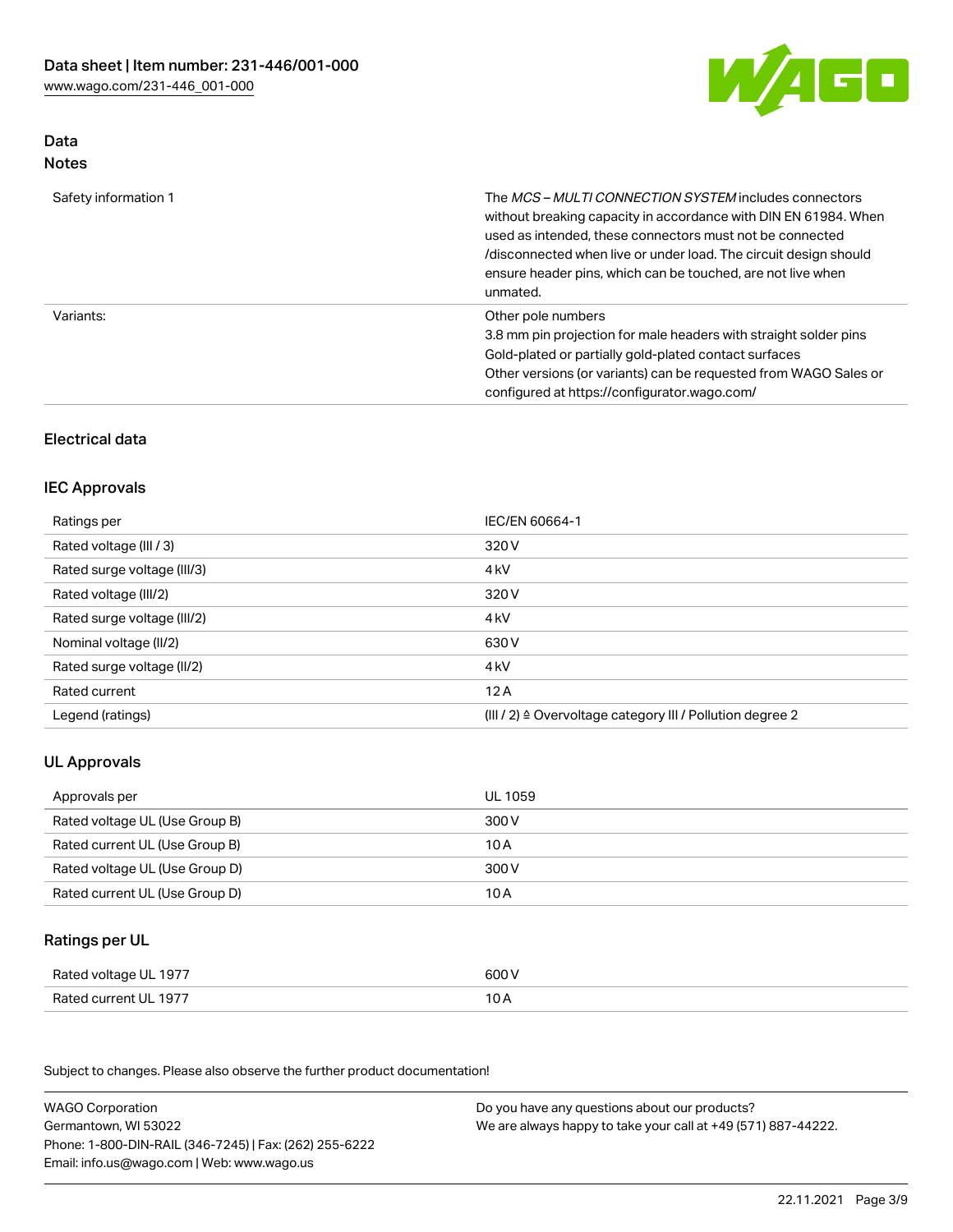

## CSA Approvals

| Approvals per                   | CSA   |
|---------------------------------|-------|
| Rated voltage CSA (Use Group B) | 300 V |
| Rated current CSA (Use Group B) | 10 A  |
| Rated voltage CSA (Use Group D) | 300 V |
| Rated current CSA (Use Group D) | 10 A  |

## Connection data

| Total number of potentials | 16 |
|----------------------------|----|
| Number of connection types |    |
| Number of levels           |    |

#### Connection 1

# Physical data

| Pin spacing                          | 5 mm / 0.197 inch    |
|--------------------------------------|----------------------|
| Width                                | 83.2 mm / 3.276 inch |
| Height                               | 12.2 mm / 0.48 inch  |
| Height from the surface              | 8.4 mm / 0.331 inch  |
| Depth                                | 12 mm / 0.472 inch   |
| Solder pin length                    | 3.8 <sub>mm</sub>    |
| Solder pin dimensions                | $1 \times 1$ mm      |
| Drilled hole diameter with tolerance | $1.4$ $(+0.1)$ mm    |

## Plug-in connection

| Contact type (pluggable connector) | Male connector/plug |
|------------------------------------|---------------------|
| Connector (connection type)        | for PCB             |
| Mismating protection               | No                  |
| Mating direction to the PCB        | 0°                  |
| Locking of plug-in connection      | Without             |

### PCB contact

| <b>PCB Contact</b>     | <b>THT</b>                               |
|------------------------|------------------------------------------|
| Solder pin arrangement | over the entire male connector (in-line) |

| <b>WAGO Corporation</b>                                | Do you have any questions about our products?                 |
|--------------------------------------------------------|---------------------------------------------------------------|
| Germantown, WI 53022                                   | We are always happy to take your call at +49 (571) 887-44222. |
| Phone: 1-800-DIN-RAIL (346-7245)   Fax: (262) 255-6222 |                                                               |
| Email: info.us@wago.com   Web: www.wago.us             |                                                               |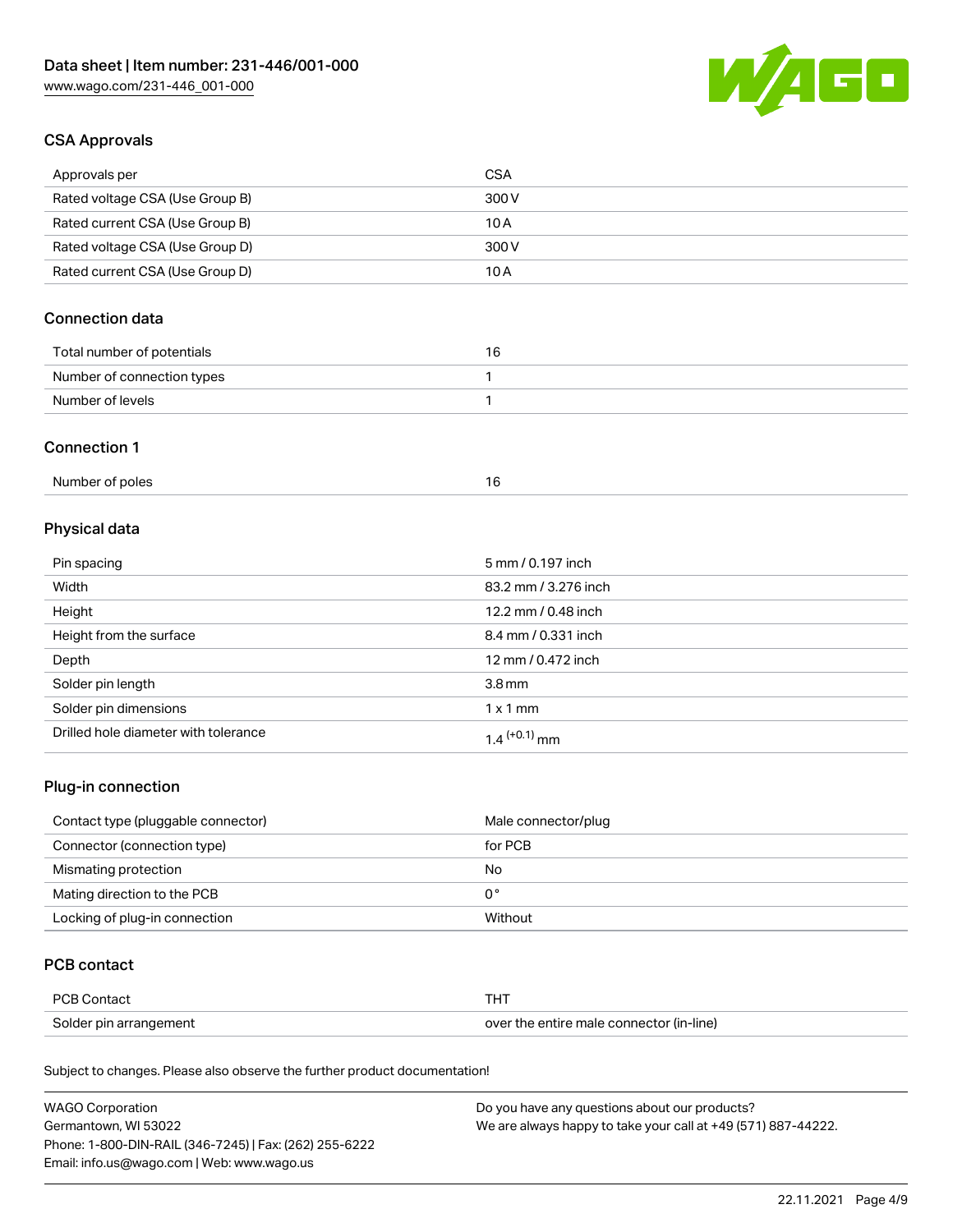

Number of solder pins per potential 1

### Material data

| Color                       | gray                                  |
|-----------------------------|---------------------------------------|
| Material group              |                                       |
| Insulation material         | Polyamide (PA66)                      |
| Flammability class per UL94 | V <sub>0</sub>                        |
| Contact material            | Electrolytic copper $(E_{\text{Cl}})$ |
| Contact plating             | tin-plated                            |
| Fire load                   | 0.091 MJ                              |
| Weight                      | 5.1 <sub>g</sub>                      |

### Environmental requirements

Limit temperature range  $-60... +100$  °C

### Commercial data

| Product Group         | 3 (Multi Conn. System) |
|-----------------------|------------------------|
| PU (SPU)              | 50 Stück               |
| Packaging type        | box                    |
| Country of origin     | PL                     |
| <b>GTIN</b>           | 4044918866514          |
| Customs tariff number | 8536694040             |

### Approvals / Certificates

#### Country specific Approvals

| Logo | Approval                               | <b>Additional Approval Text</b> | Certificate<br>name |
|------|----------------------------------------|---------------------------------|---------------------|
|      | CВ<br><b>DEKRA Certification B.V.</b>  | IEC 61984                       | NL-39756            |
|      | <b>CSA</b><br>DEKRA Certification B.V. | C <sub>22.2</sub>               | LR 18677-<br>25     |

#### Ship Approvals

|      | ABS     |                          | 19-  |
|------|---------|--------------------------|------|
| LOGO | วproval | Additional Approval Text | name |
|      |         |                          |      |

| WAGO Corporation                                       | Do you have any questions about our products?                 |
|--------------------------------------------------------|---------------------------------------------------------------|
| Germantown, WI 53022                                   | We are always happy to take your call at +49 (571) 887-44222. |
| Phone: 1-800-DIN-RAIL (346-7245)   Fax: (262) 255-6222 |                                                               |
| Email: info.us@wago.com   Web: www.wago.us             |                                                               |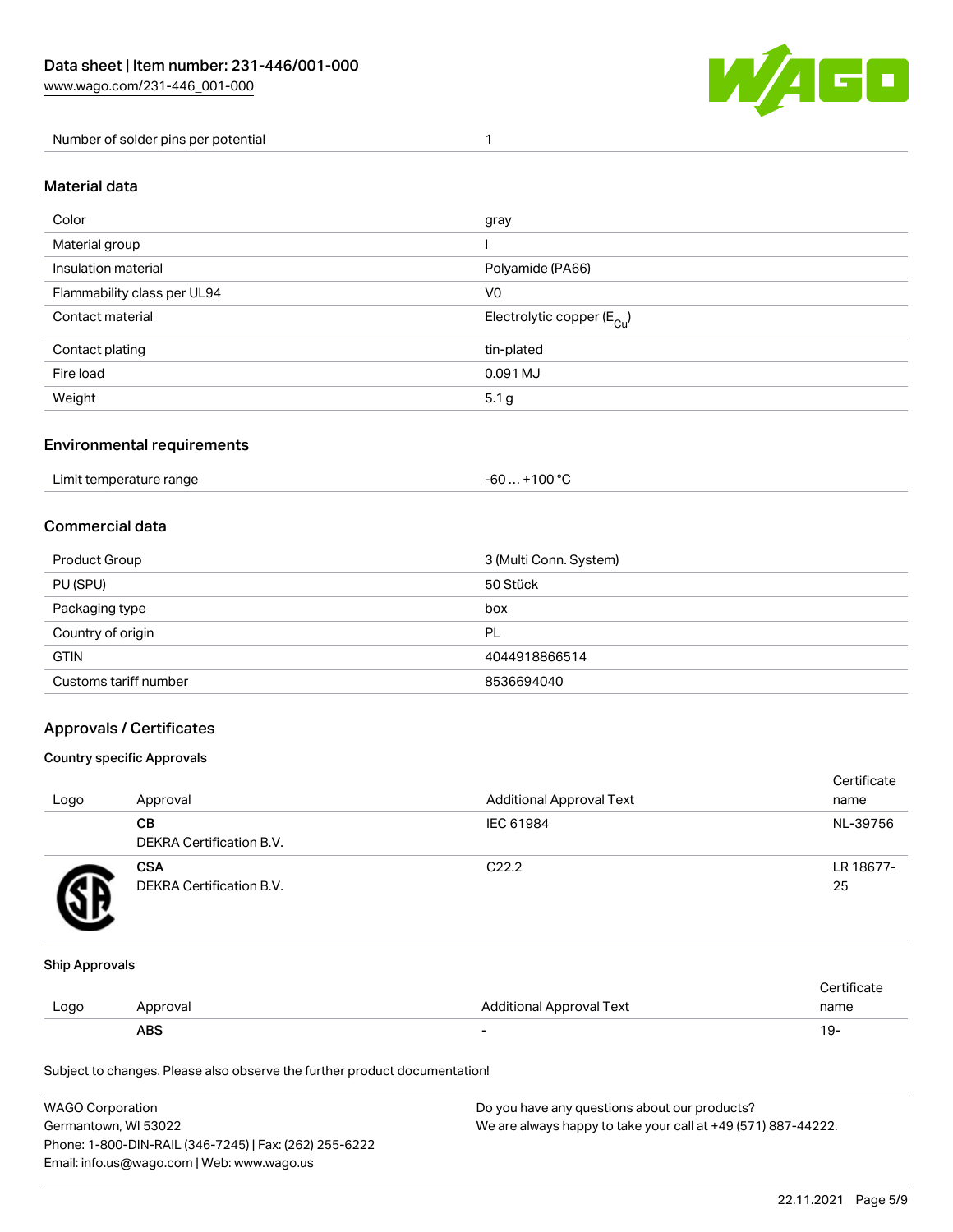

PDA

| a e | Am |
|-----|----|
|     |    |
|     |    |

American Bureau of Shipping HG1869876-

| <b>PAROLED FE</b>        |                                        |                          |                       |
|--------------------------|----------------------------------------|--------------------------|-----------------------|
|                          | BV<br>Bureau Veritas S.A.              | IEC 60998                | 11915/D0<br><b>BV</b> |
| 嚩                        |                                        |                          |                       |
| <b>BUREAU</b><br>VERITAS |                                        |                          |                       |
|                          | <b>DNV GL</b>                          | $\overline{\phantom{0}}$ | TAE000016Z            |
|                          | Det Norske Veritas, Germanischer Lloyd |                          |                       |

#### UL-Approvals

|                       |                                |                                 | Certificate |
|-----------------------|--------------------------------|---------------------------------|-------------|
| Logo                  | Approval                       | <b>Additional Approval Text</b> | name        |
|                       | UL                             | <b>UL 1059</b>                  | E45172      |
| $\boldsymbol{\theta}$ | Underwriters Laboratories Inc. |                                 |             |
|                       | <b>UR</b>                      | <b>UL 1977</b>                  | E45171      |
| p                     | Underwriters Laboratories Inc. |                                 |             |

### Counterpart

| Item no.231-116/026-000<br>Female plug; 16-pole; 12 AWG max; pin spacing 5 mm; 1 conductor per pole; gray                                                                                              | www.wago.com/231-116<br>$/026 - 000$  |
|--------------------------------------------------------------------------------------------------------------------------------------------------------------------------------------------------------|---------------------------------------|
| Item no.231-2116/026-000<br>2-conductor female connector; Push-in CAGE CLAMP <sup>®</sup> ; 2.5 mm <sup>2</sup> ; Pin spacing 5 mm; 16-pole; with<br>integrated end plate; 2,50 mm <sup>2</sup> ; gray | www.wago.com/231-2116<br>/026-000     |
| Item no.231-2116/037-000<br>2-conductor female connector; Push-in CAGE CLAMP <sup>®</sup> ; 2.5 mm <sup>2</sup> ; Pin spacing 5 mm; 16-pole; Lateral<br>locking levers; 2,50 mm <sup>2</sup> ; gray    | www.wago.com/231-2116<br>/037-000     |
| Item no.2231-116/026-000<br>Female plug; 16-pole; push-button; 12 AWG max; pin spacing 5 mm; 1-conductor per pole; gray                                                                                | www.wago.com/2231-116<br>$/026 - 000$ |
| Item no.2231-116/031-000<br>Female plug; 16-pole; push-button; mounting flange; 12 AWG max; pin spacing 5 mm; 1-conductor per<br>pole; gray                                                            | www.wago.com/2231-116<br>/031-000     |
| Item no.2231-116/102-000<br>Female plug; 16-pole; push-button; with integrated end plate; 12 AWG max; pin spacing 5 mm; 1-<br>conductor per pole; gray                                                 | www.wago.com/2231-116<br>$/102 - 000$ |

#### Item no.231-116/027-000

| WAGO Corporation                                       | Do you have any questions about our products?                 |
|--------------------------------------------------------|---------------------------------------------------------------|
| Germantown, WI 53022                                   | We are always happy to take your call at +49 (571) 887-44222. |
| Phone: 1-800-DIN-RAIL (346-7245)   Fax: (262) 255-6222 |                                                               |
| Email: info.us@wago.com   Web: www.wago.us             |                                                               |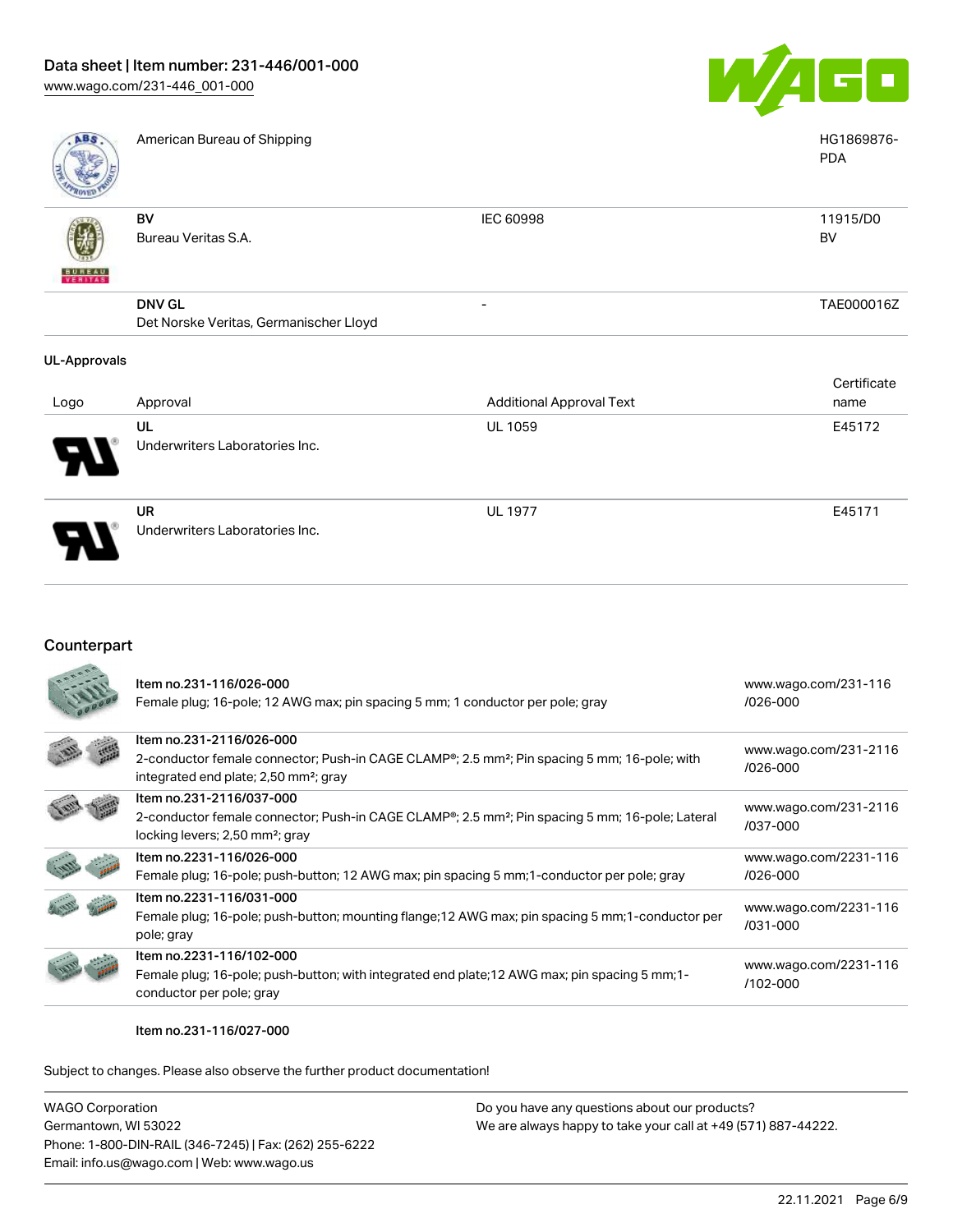

[www.wago.com/231-116](https://www.wago.com/231-116/027-000)

[/027-000](https://www.wago.com/231-116/027-000)



Female plug; 16-pole; mounting flange with reinforcing strip; 12 AWG max; pin spacing 5 mm; 1 conductor per pole; gray

|    | Item no.2231-116/037-000<br>Female plug; 16-pole; push-button; locking lever; 12 AWG max; pin spacing 5 mm; 1-conductor per pole;<br>gray                                  | www.wago.com/2231-116<br>/037-000 |
|----|----------------------------------------------------------------------------------------------------------------------------------------------------------------------------|-----------------------------------|
|    | Item no.231-116/031-000                                                                                                                                                    | www.wago.com/231-116              |
|    | Female plug; 16-pole; mounting flange; 12 AWG max; pin spacing 5 mm; 1 conductor per pole; gray                                                                            | /031-000                          |
|    | Item no.231-116/037-000<br>Female plug; 16-pole; locking lever; 12 AWG max; pin spacing 5 mm; 1 conductor per pole; gray                                                   | www.wago.com/231-116<br>/037-000  |
|    | Item no.231-116/102-000<br>Female plug; 16-pole; with integrated end plate; 12 AWG max; pin spacing 5 mm; 1 conductor per pole;<br>gray                                    | www.wago.com/231-116<br>/102-000  |
| G) | Item no.232-216/026-000<br>1-conductor female connector, angled; CAGE CLAMP <sup>®</sup> ; 2.5 mm <sup>2</sup> ; Pin spacing 5 mm; 16-pole; 2,50 mm <sup>2</sup> ;<br>gray | www.wago.com/232-216<br>/026-000  |
| Ø  | Item no.232-116/026-000<br>1-conductor female connector, angled; CAGE CLAMP®; 2.5 mm <sup>2</sup> ; Pin spacing 5 mm; 16-pole; 2,50 mm <sup>2</sup> ;<br>gray              | www.wago.com/232-116<br>/026-000  |

### Optional accessories

#### Coding

| Intermediate plate                       |                                                                  |                      |
|------------------------------------------|------------------------------------------------------------------|----------------------|
|                                          | Item no.: 231-500<br>Spacer; for formation of groups; light gray | www.wago.com/231-500 |
| Coding                                   |                                                                  |                      |
|                                          | Item no.: 231-129<br>Coding key; snap-on type; light gray        | www.wago.com/231-129 |
| <b>Downloads</b><br><b>Documentation</b> |                                                                  |                      |
| <b>Additional Information</b>            |                                                                  |                      |

| Technical explanations | 2019 Apr 3 | pdf<br>2.0 MB | Download |
|------------------------|------------|---------------|----------|
|                        |            |               |          |

#### CAD files

### CAD data

#### 2D/3D Models 231-446/001-000

Subject to changes. Please also observe the further product documentation!

WAGO Corporation Germantown, WI 53022 Phone: 1-800-DIN-RAIL (346-7245) | Fax: (262) 255-6222 Email: info.us@wago.com | Web: www.wago.us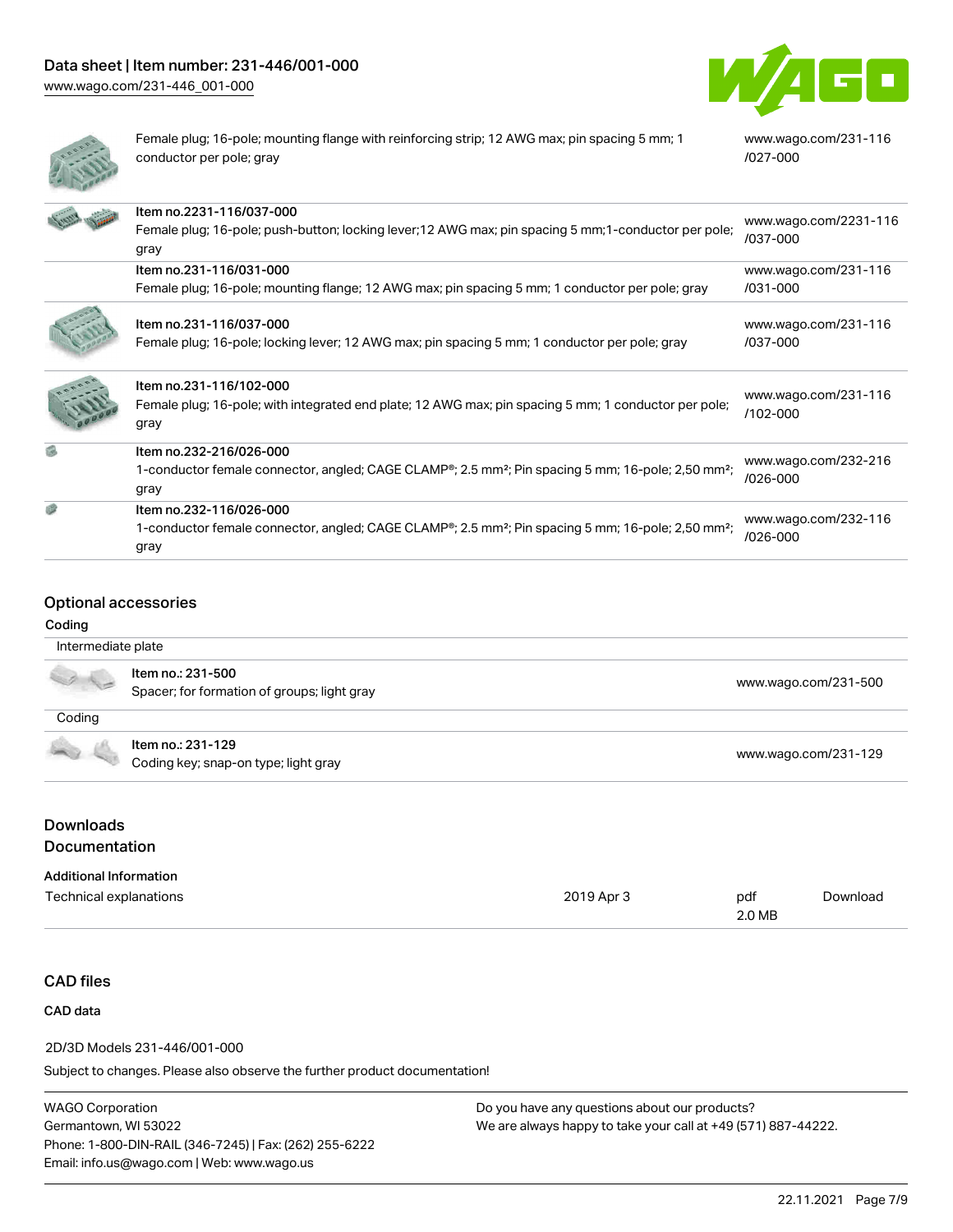

| <b>CAE</b> data |                                                                                                                                                                        |            |          |
|-----------------|------------------------------------------------------------------------------------------------------------------------------------------------------------------------|------------|----------|
|                 |                                                                                                                                                                        |            |          |
|                 | EPLAN Data Portal 231-446/001-000                                                                                                                                      | <b>URL</b> | Download |
|                 | ZUKEN Portal 231-446/001-000                                                                                                                                           | <b>URL</b> | Download |
|                 | EPLAN Data Portal 231-446/001-000                                                                                                                                      | <b>URL</b> | Download |
| PCB Design      |                                                                                                                                                                        |            |          |
|                 | Symbol and Footprint 231-446/001-000                                                                                                                                   | <b>URL</b> | Download |
|                 | CAx data for your PCB design, consisting of "schematic symbols and PCB footprints",<br>allow easy integration of the WAGO component into your development environment. |            |          |
|                 | Supported formats:                                                                                                                                                     |            |          |
| ш               | Accel EDA 14 & 15                                                                                                                                                      |            |          |
| ш               | Altium 6 to current version                                                                                                                                            |            |          |
| ш               | Cadence Allegro                                                                                                                                                        |            |          |
| ш               | DesignSpark                                                                                                                                                            |            |          |
| П               | Eagle Libraries                                                                                                                                                        |            |          |
| ш               | KiCad                                                                                                                                                                  |            |          |
|                 | Mentor Graphics BoardStation                                                                                                                                           |            |          |
| Ш               | Mentor Graphics Design Architect                                                                                                                                       |            |          |
| ш               | Mentor Graphics Design Expedition 99 and 2000                                                                                                                          |            |          |
| ш               | OrCAD 9.X PCB and Capture                                                                                                                                              |            |          |
| ш               | PADS PowerPCB 3, 3.5, 4.X, and 5.X                                                                                                                                     |            |          |
| ш               | PADS PowerPCB and PowerLogic 3.0                                                                                                                                       |            |          |
|                 | PCAD 2000, 2001, 2002, 2004, and 2006                                                                                                                                  |            |          |
| ш               | Pulsonix 8.5 or newer                                                                                                                                                  |            |          |
|                 | <b>STL</b>                                                                                                                                                             |            |          |
|                 | 3D STEP                                                                                                                                                                |            |          |
|                 | TARGET 3001!                                                                                                                                                           |            |          |
|                 | View Logic ViewDraw                                                                                                                                                    |            |          |
|                 | Quadcept                                                                                                                                                               |            |          |
|                 | Zuken CadStar 3 and 4                                                                                                                                                  |            |          |
|                 | Zuken CR-5000 and CR-8000                                                                                                                                              |            |          |
|                 | PCB Component Libraries (EDA), PCB CAD Library Ultra Librarian                                                                                                         |            |          |

WAGO Corporation Germantown, WI 53022 Phone: 1-800-DIN-RAIL (346-7245) | Fax: (262) 255-6222 Email: info.us@wago.com | Web: www.wago.us